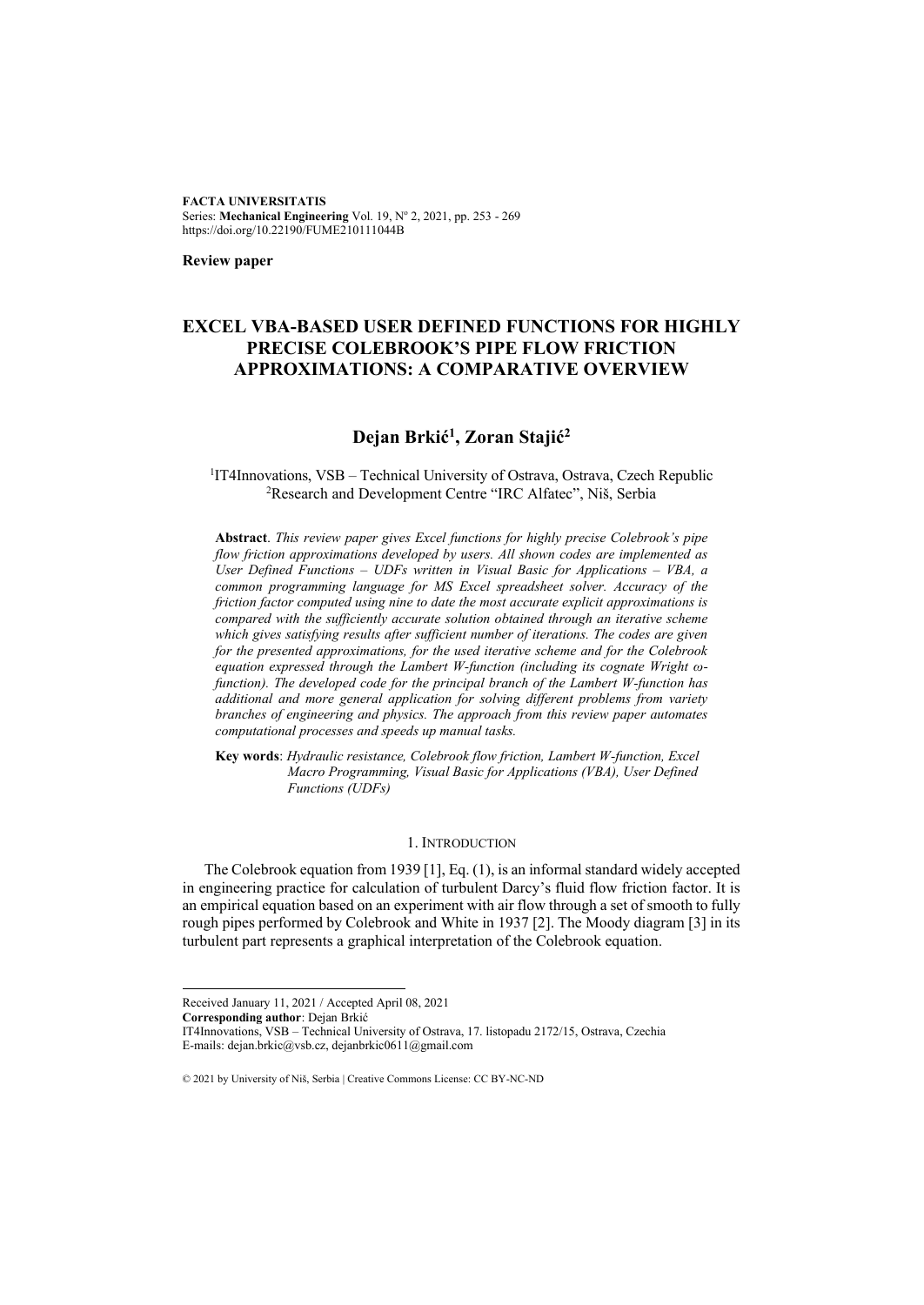$$
\frac{1}{\sqrt{f}} = -2 \cdot \log_{10} \left( \frac{2.51}{\text{Re}} \cdot \frac{1}{\sqrt{f}} + \frac{\epsilon}{3.71} \right) \approx -0.8686 \cdot \ln \left( \frac{2.51}{\text{Re}} \cdot \frac{1}{\sqrt{f}} + \frac{\epsilon}{3.71} \right) \tag{1}
$$

In Eq. (1), dimensionless turbulent Darcy flow friction factor is given as f, the dimensionless Reynolds number as Re, the dimensionless relative roughness of inner pipe surface as  $\varepsilon$ , while Briggsian decimal logarithm (to base 10) is given as  $\log_{10}$  and Napierian natural logarithm (to base e, where  $e \approx 2.718$ ) as ln.

As shown in Eq. (1), the Colebrook equation is given in an implicitly entangled logarithmic form which cannot be solved in terms of elementary functions. It can be solved; 1) iteratively (such solution can be treated as accurate after sufficient number of iterations) [4,5], or 2) using one-step approximate formulas specially developed for such purpose (maximal error of such formulas can be estimated in advance). Therefore, for solving the Colebrook equation, various explicit approximations [6-11] can be used to avoid long computing times caused by iterative schemes during the numerical simulations of pipelines for transport of various fluids [12,13]. Also, the Colebrook equation can be analytically expressed through the Lambert W-function [14-18], but anyway the Lambert W-function itself is an implicit function which can only be solved either iteratively or approximately using specially developed one-step formulas [19,20].

Fast and accurate execution of codes during calculation of pipe flow friction is essential for calculation of pressure drop and flow rate in oil and gas industry, water distribution, in chemical engineering, etc. To facilitate use of the Colebrook equation in spreadsheet solver MS Excel [21,22], codes written in Visual Basic for Applications (VBA) based on the available highly precise explicit approximations [23-30] are given as User Defined Functions (UDFs) and compared in this review paper. Such approach automates computational processes and speeds up manual ta

JAL BASIC FOR APPLICATIONS EXCEL USER DEFINED FUNCTIONS

The codes for solving the Colebrook equation used in this review paper are shown Register for free at  $h$ through and  $\ell$  we also the distribution of  $\ell$  is a found with  $\ell$  and  $\ell$ , the watermark a macro is a term that refers to a set of programming instructions that automates tasks by creating custom calculations that can be used repeatedly throughout workbooks and which can be called by the host application as User Defined Function (UDF). The VBA is closely related to Visual Basic programming language, but on the contrary, VBA codes can only run within a host application, and not as a standalone program. The here presented codes are compiled to a proprietary intermediate language that can be executed by MS Excel, which is the host application in this case. An UDF should be placed in module following the appropriate syntax of the VBA programming language as shown in Fig. 1.

To prepare the UDFs for the explicit approximations of the Colebrook equation, the following steps in MS Excel need to be followed:

- 1) Keyboard shortcut "ALT + F11" should be pressed to open the Visual Basic Editor (a screen similar as in Fig. 1 should appear),
- 2) In the Visual Basic Editor, a Module for UDFs, should be opened using "Insert" button from the ribbon, and by choosing "Module" from the drop menu,
- 3) In the opened module, the UDF should be written using appropriate syntax of the VBA programming language,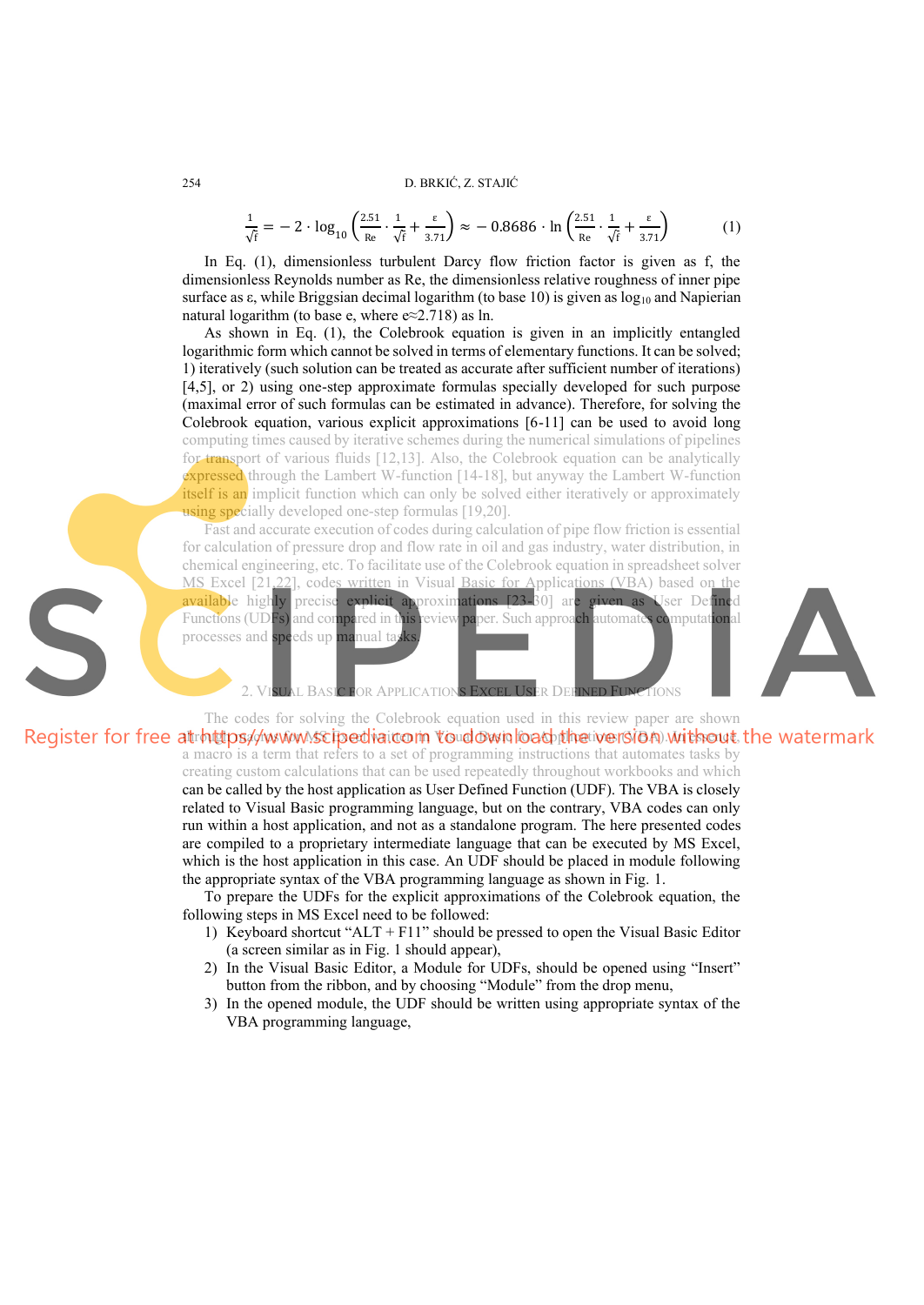- 4) Using "Debug" button from the ribbon, the current project should be compiled by choosing "Compile VBAProject" from the drop menu, and
- 5) Finally, the current UDF should be saved with extension "xlam", using "File" button and then "Save as" from drop menu (it will be saved by default in: 'C:\Users\[user name]\AppData\Roaming\Microsoft\AddIns\[name of the document].xlam').



- Every function starts with "Function" and finishes with "End Function", ■ Specific name of the function should be defined (designated by user and avoiding reserved names),
	- After the designated name of the function, inputs should be specified in parentheses,
	- Data type of inputs and output should be defined using "As" (the data type of other used parameters with "Dim" and "As"),
	- In the body of the function, after the part with calculation but before "End Function", a return value should be assigned to the name of the function.
	- Like any other Excel function, an UDF can be called from any Excel cell (if it is properly loaded).

The syntax of the MS Excel and of the VBA programming language are different. For example, in-built function which returns value for the Napierian natural logarithm, in the VBA programming language is "log" while in MS Excel is "ln" ("ln" is not reserved name in the VBA). However, until recently, reusable UDFs could be implemented only through scripts written using different syntax than for Excel formulas, using VBA or using JavaScript. Now, Excel users can use a new feature called "Lambda" which introduce the ability to create custom functions using Excel's formula language [31].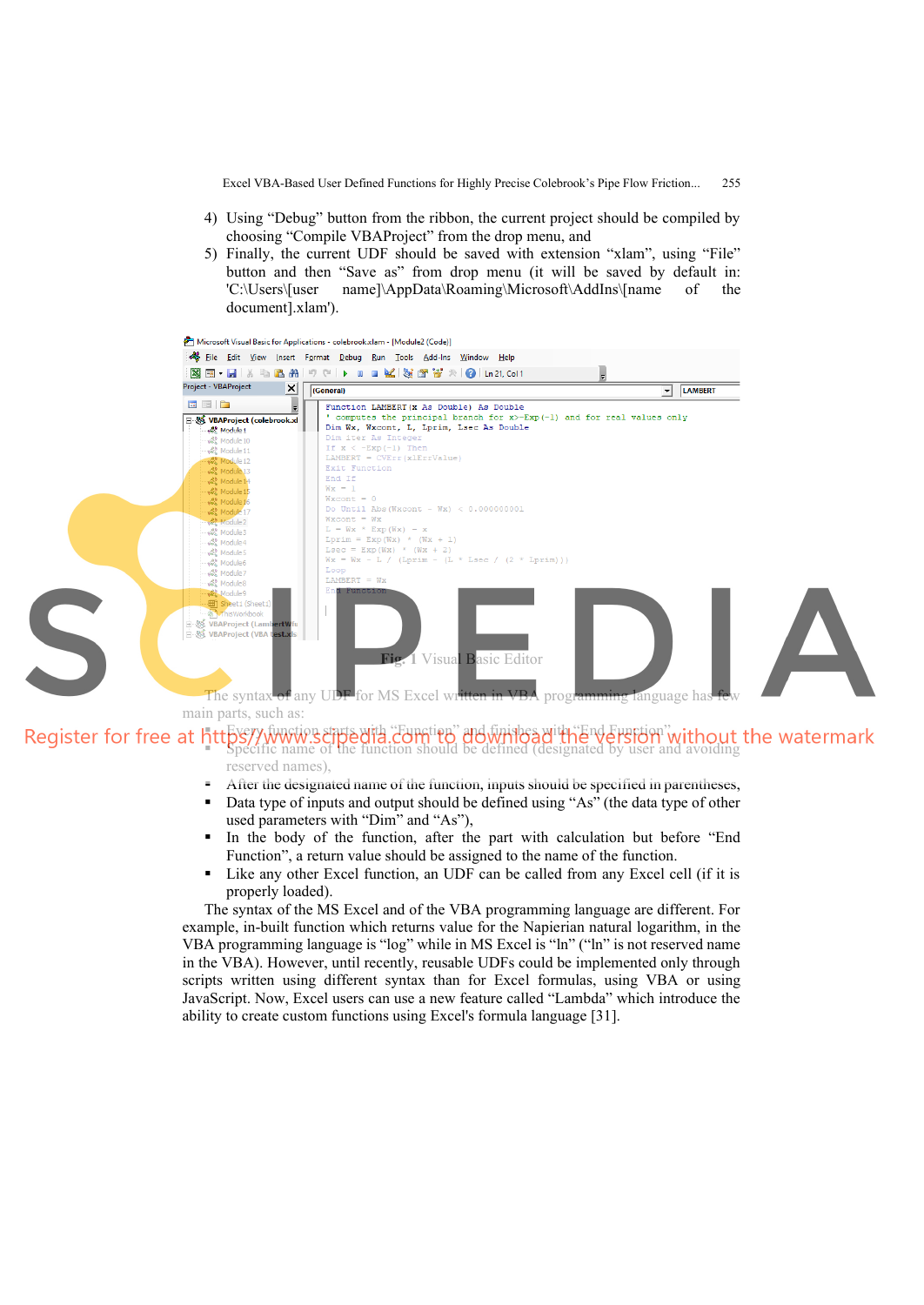#### 256 D. BRKIĆ, Z. STAJIĆ

### 3. SOLUTIONS TO THE COLEBROOK EQUATION WITH THEIR SOFTWARE CODES

Using iterative schemes [4,5,22], the Colebrook equation in its native implicit form can be solved with high accuracy after sufficient number of iterations. On the other hand, very accurate explicit approximations of the Colebrook equation introduce certain small error which can be predicted in advance [6-11] and which is analyzed in further text.

Alternatively, the Colebrook equation can be transformed analytically in an explicit form through the Lambert W-function [14-18]. This approach provides the same accuracy as obtained through an iterative solution, but with a constraint that an overflow error can occur in certain computational approaches for the high values of the argument of the Lamber W-function if the calculation is performed as usually in a computer with standard registers [32,33].

The Lambert W-function is itself an implicitly given function that needs to be further evaluated iteratively or using specially developed approximate formulas [34] (such solutions of the Lambert W-function have wide application in engineering and physics [19]).

After thorough examination of the approximations of the Colebrook equation from available literature [6-11], nine most accurate explicit approximations [23-30] were selected for analysis and for comparisons performed in this review paper. The examined approximations are ranked in Table 1 in terms of 1) accuracy, and 2) time taken for execution:

- 1) The relative error is calculated as  $|(f-f_i)/f_i| \cdot 100\%$ , where fi is the friction factor from an iterative scheme, while f is calculated using the observed approximation.
- 2) Approximations require computational resources in terms of the number of floating points for execution and therefore simpler approximations are faster in computer simulations [37-41] (speed of nine selected approximations are evaluated using methodology from [42,43]). Computational effort for the mathematical operations was determined by performing 100 million calculations for each mathematical **operation** using random input each repeated five times, with the average computational time recorded. The results are [44]: Addition-23.40sec, Subtraction 27.50sec, Multiplication-36.20sec, Division-31.70sec, Squared-51.10sec, Square



## root-53.70sec, Fractional exponential-77.60sec, Napierian natural logarithm-63.00sec, and Briggsian decimal logarithm to base 10-78.80sec.

Accuracy is checked using 2 Million quasi-random and as well 90 thousand and 740 uniformly distributed samples, as in [9,23,35,36], which covers the whole domain of the Reynolds number, Re and of the relative roughness of inner pipe surface, ε, which are commonly used in engineering practice; 2320<Re<10<sup>8</sup> and 0<ε<0.05.

Explicit approximations of the Colebrook equation should be not only accurate but also simple for computation (Fig. 2 shows error distribution for the four most accurate approximations).

The approximations of the Colebrook equation from Table 1 are shown in further text, while the related algorithms and codes are given for the four most accurate approximations.

The distribution of the maximal relative error is irregular for all available approximations of the Colebrook equation.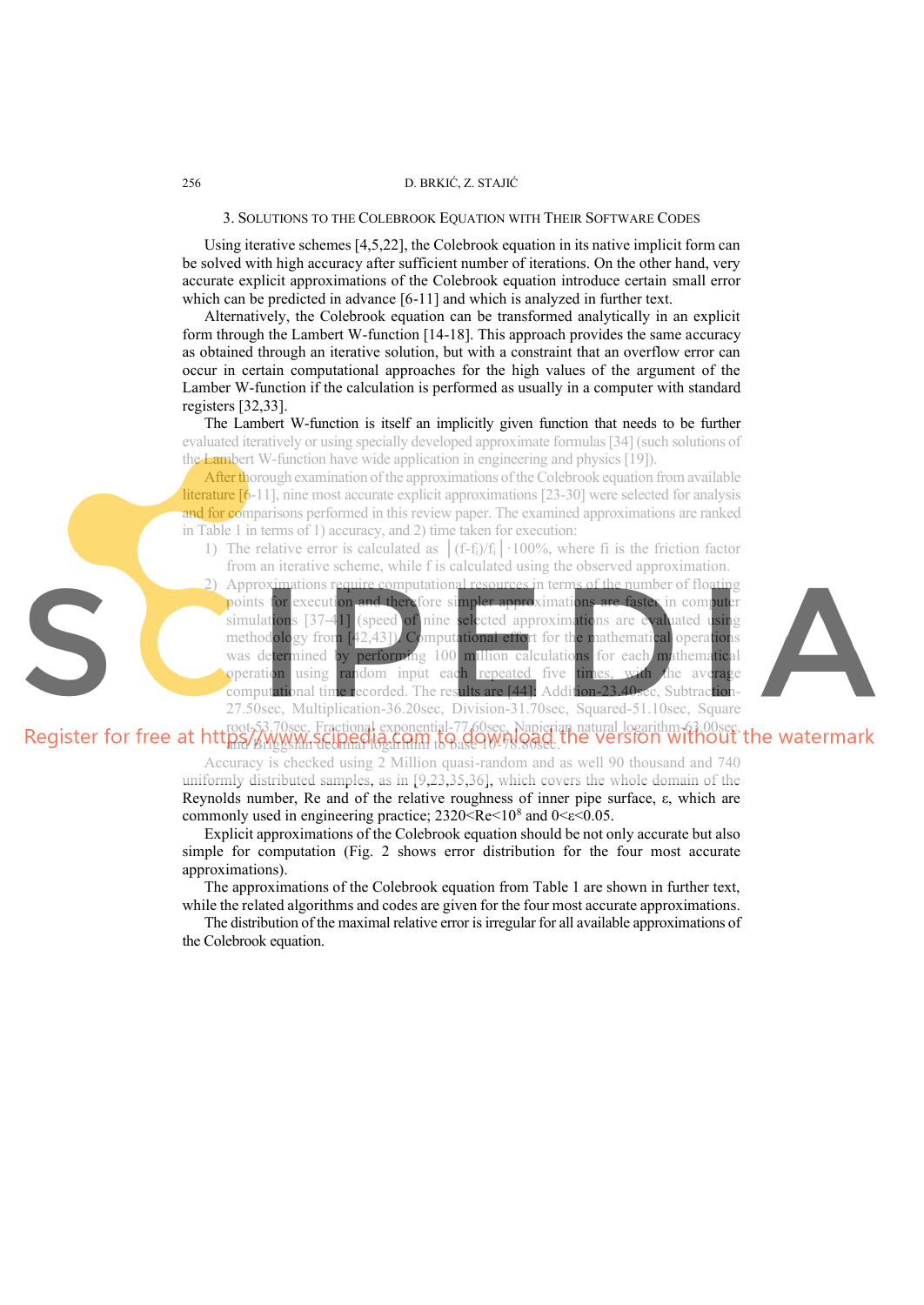

Register for free at https//www.scipedia.com to download the version without the watermark  $10<sup>1</sup>$ 



**Fig. 2** Distribution of the maximal relative error of the extremely accurate explicit approximations (the error less than 0.01%)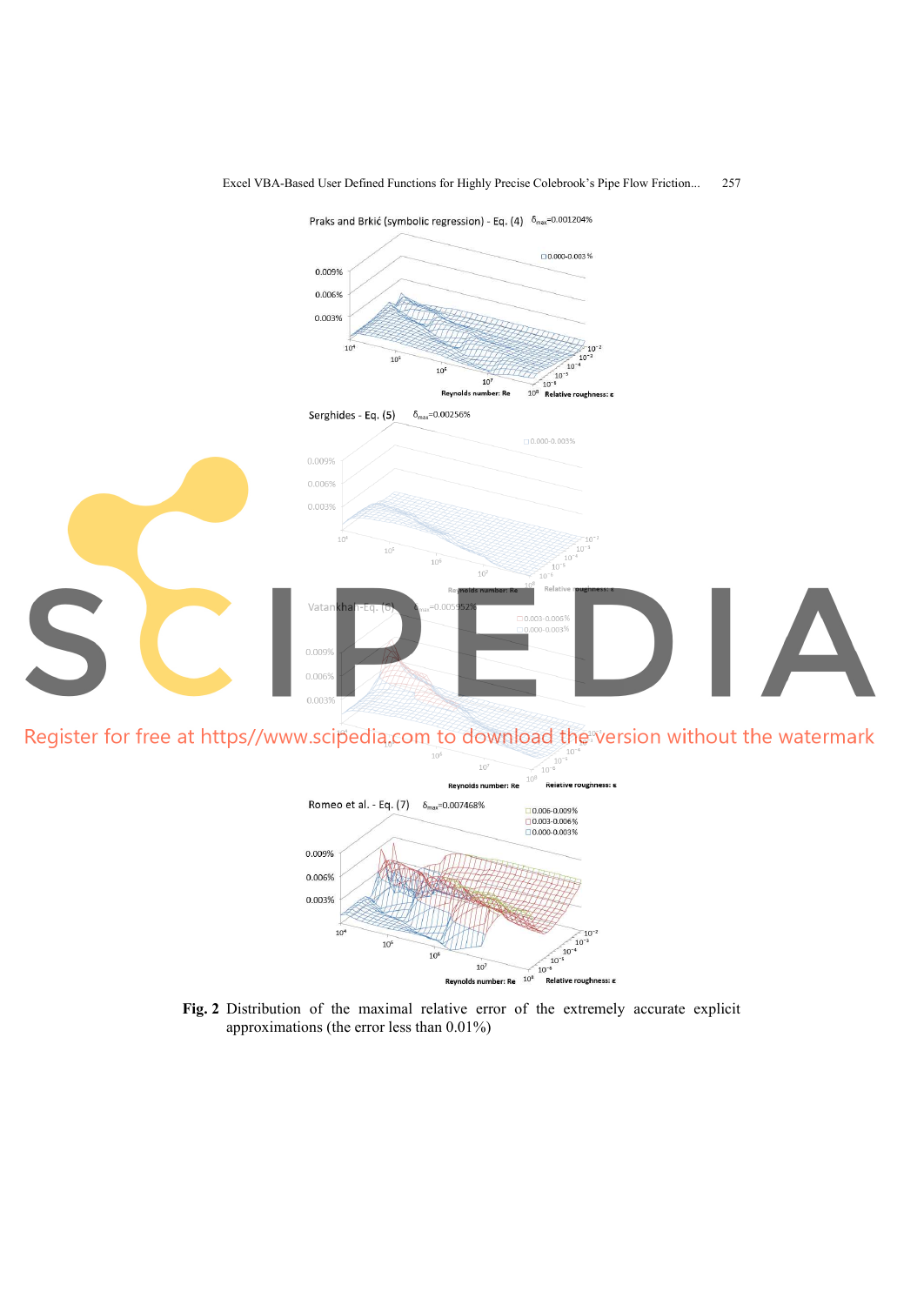# 258 D. BRKIĆ, Z. STAJIĆ

**Table 1** Results of accuracy and efficiency of the examined approximations with the relative error lower than 0.1%.

| Approximation                                   | Maximum<br>relative error | Execution<br>time (sec) | Ratio of<br>maximum | Ratio of<br>execution time |
|-------------------------------------------------|---------------------------|-------------------------|---------------------|----------------------------|
|                                                 | $\binom{0}{0}$            |                         | relative error      |                            |
| Praks and Brkić -sr <sup>1</sup> [23] – Eq. (4) | 0.001204                  | 450.7                   |                     | 1.02                       |
| Serghides $[29]$ – Eq. (5)                      | 0.002560                  | 906.4                   | 2.13                | 2.06                       |
| Vatankhah $[25]$ – Eq. (6)                      | 0.005952                  | 760                     | 4.94                | 1.73                       |
| Romeo et al. $[28]$ – Eq. (7)                   | 0.007468                  | 817.2                   | 6.20                | 1.86                       |
| Buzzelli $[27]$ – Eq. (8)                       | 0.019944                  | 667.8                   | 16.56               | 1.52                       |
| Praks and Brkić -se <sup>2</sup> [23] – Eq. (9) | 0.058517                  | 573.9                   | 48.60               | 1.30                       |
| Offor and Alabi $[26]$ – Eq. (10)               | 0.062704                  | 477.1                   | 52.08               | 1.08                       |
| Shacham $[30] - Eq. (11)$                       | 0.083068                  | 567                     | 68.99               | 1.29                       |
| Lamri [24] – Eq. $(12)$                         | 0.097438                  | 440.2                   | 8093                |                            |

<sup>1</sup>sr - symbolic regression of the Wright ω-function, <sup>2</sup>se - series expansion of the Wright ωfunction; Ratios are given in respect to the most accurate and fastest approximation.

### **3.1. Iterative Solutions**

Iterative schemes are most suitable for the implicitly given types of equations, such as for the Colebrook equation [4,5]. The Lambert W-function which is used to express the Colebrook equation in explicit form, is also *implicitly given and therefore* is also suit for evaluation using iterative methods [34].

*3.1.1. Simple fixed-point iterative scheme* 



The Colebrook equation for flow friction is suitable for calculation in its native form through an iterative method. A chosen simple starting point  $x_0=5$  for the fixed-point iterative scheme as from the algorithm in Fig. 3 is in the range of applicability of the Colebrook equation and can assure fast convergence, while the final solution can be

**reached after 2 to 11 iterations using**  $x_i = -0.8686 \cdot \ln \left( \frac{m \pi x_i \log n}{\log n} \right)$  $\frac{1}{R}$   $\frac{1}{R}$   $\frac{1}{2}$   $\frac{1}{2}$   $\frac{1}{2}$   $\frac{1}{2}$   $\frac{1}{2}$  where  $X = \frac{1}{\sqrt{f}}$ .



Simple fixed-point iterative scheme

**Fig. 3** Algorithm for simple fixed-point iterative scheme for solving the Colebrook equation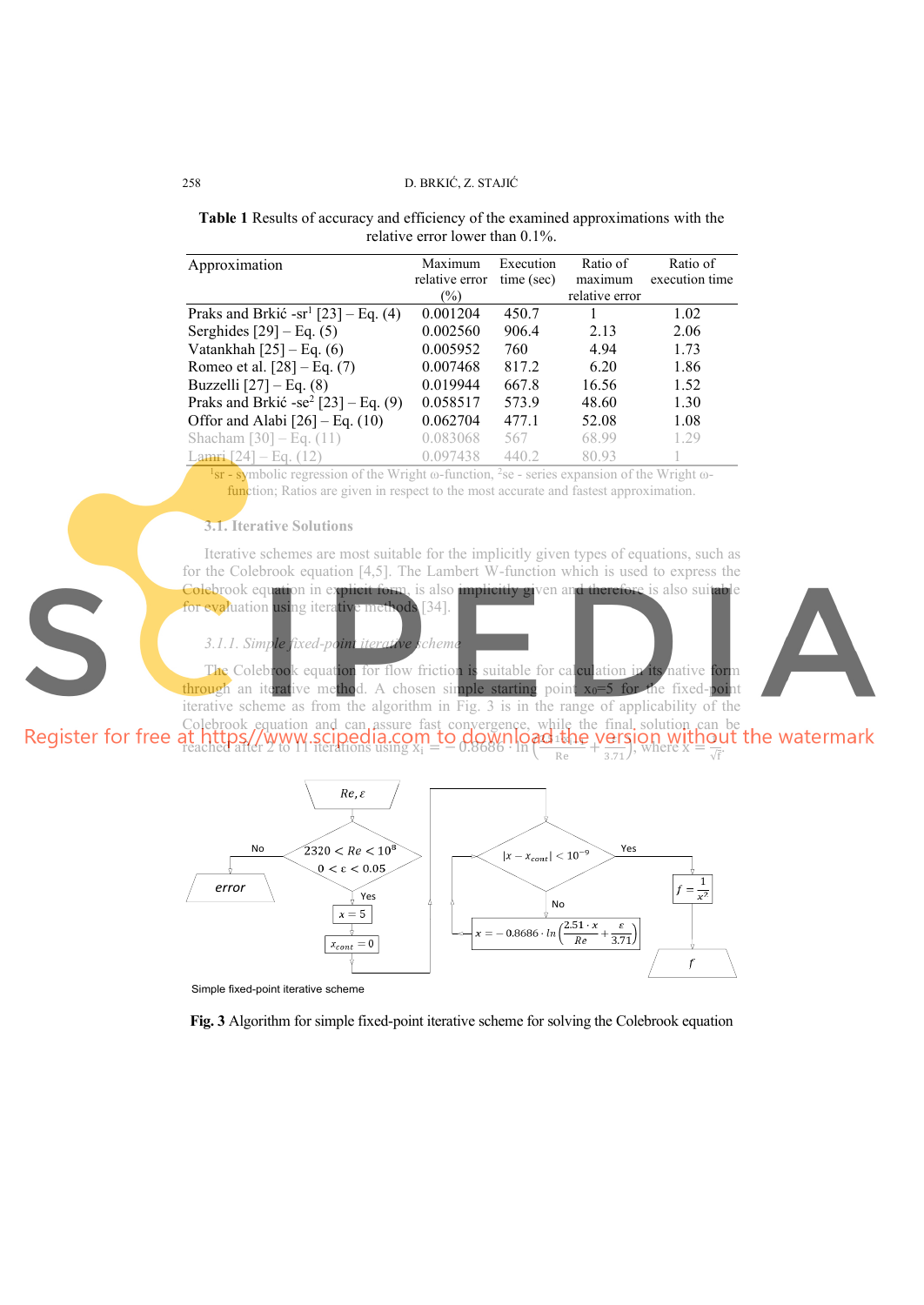The VBA code for solving the Colebrook equation through simple fixed-point iterative scheme is given as follows:



*3.1.2. Lambert W-function* 

To date, the only way to transform analytically the Colebrook equation from its native implicit form into an explicit form is through the Lambert W-function [18]. A version from [23,36] is given in Eq. (2), with the related algorithm in Fig. 4 and the code as follows (to use this code, additional UDF "LAMBERT" should be defined as explained in further text).



Register for free at https//www.scipedia.com to download the version without the watermark Re. ε



Lambert W-based solution of the Colebrook equation

**Fig. 4** Algorithm for solving the Colebrook equation expressed through the Lambert W-function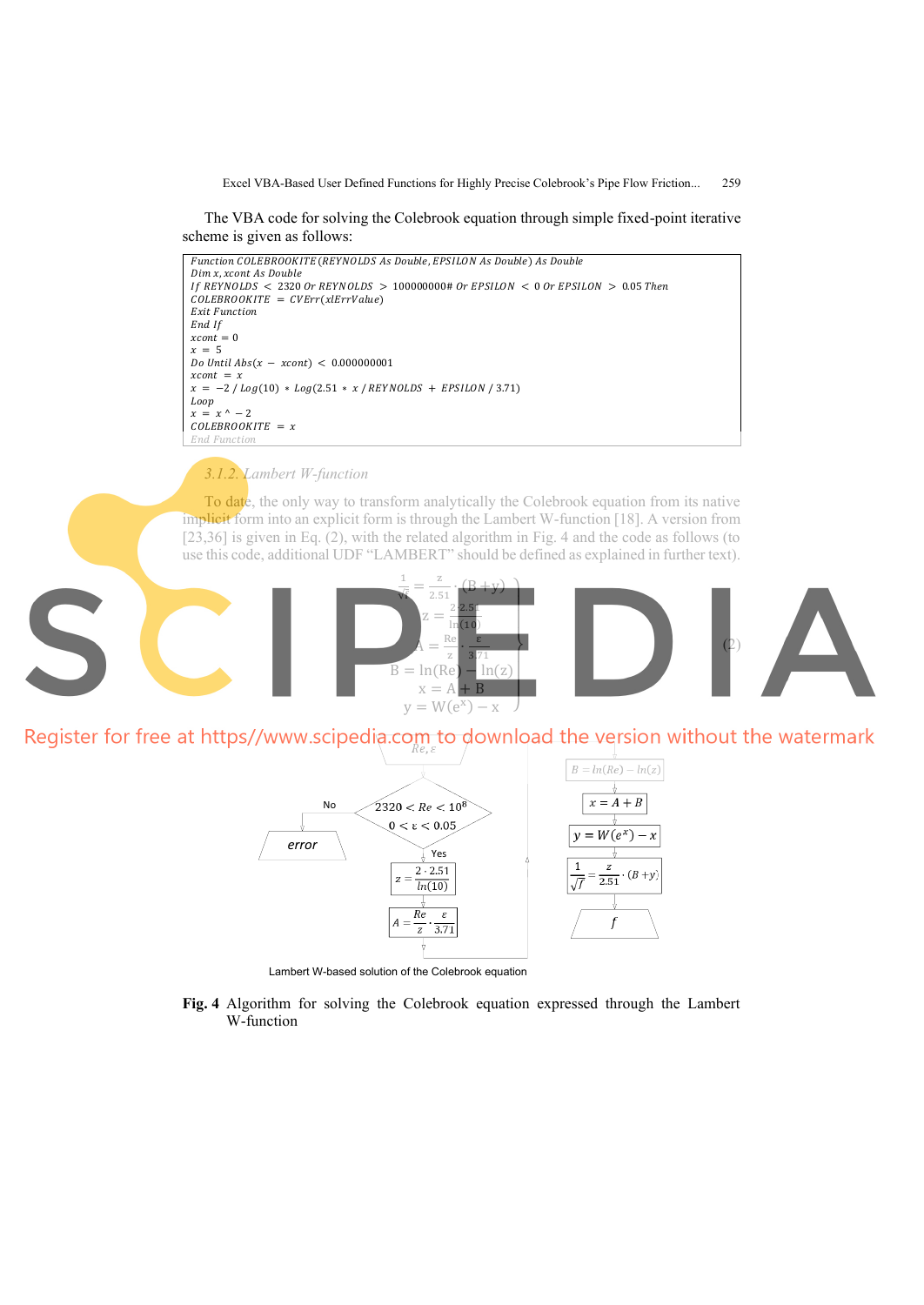260 D. BRKIĆ, Z. STAJIĆ

```
Function COLEBROOKLAMBERT (REYNOLDS As Double, EPSILON As Double) As Double
Dim z, A, B, x, y, f As DoubleIf REYNOLDS \leq 2320 Or REYNOLDS > 100000000# Or EPSILON < 0 Or EPSILON > 0.05 Then
\textit{COLEBROOKLAMBERT} = \textit{CVErr(xlErrValue)}Exit Function<br>End If
End If
z = 2 * 2.51 / Log(10)A = R EY NULDS * EPSI LON / (3.71 * z)B = Log(REYNOLDS) - Log(z)x = A + By = LAMBERT(Exp(x)) – x
f = ((z / 2.51) * (B + y)) ^ − 2
\mathcal{L}OLEBROOKLAMBERT = fEnd Function
```
In some of the cases such as in [18,32], the argument of the Lambert W-function is fastgrowing and for the values of  $x>e^{709.7827}$ ,  $e \approx 2.718$ , an overflow error can occur [33] while the Colebrook equation expressed in that way cannot be solved always in a computer due to its limited capacity of registers (see Fig. 5). However, a version from [23,36] as given in Eq.  $(2)$  uses the Lambert W-function with a shifted argument which allows computation avoiding the explained overflow error.



**Fig. 5** Constraints for using the Lambert W-function for solving the Colebrook equation (based on [18,32])

The Halley iterative scheme, Eq. (3), is used here for evaluation of the principal branch of the Lambert W-function. The Lambert W-function function in suitable form is given as Li-1, with its first and second derivative given as  $L$ <sup>1</sup><sub>i-1</sub> and  $L$ <sup>2</sup><sub>i-1</sub>. This solution is valid for real values for  $x > -1/e$ , where  $e \approx 2.718$ .

To start the Halley iterative scheme for solving the principal branch of the Lambert Wfunction, a simple and sufficient starting point  $x0=1$  can be chosen, which makes the algorithm from Fig. 6 fast for execution. The principal branch of the Lambert W-function is used often in engineering and physics [19] meaning that the algorithm from Fig. 6 can have much wider application aside for the Colebrook equation.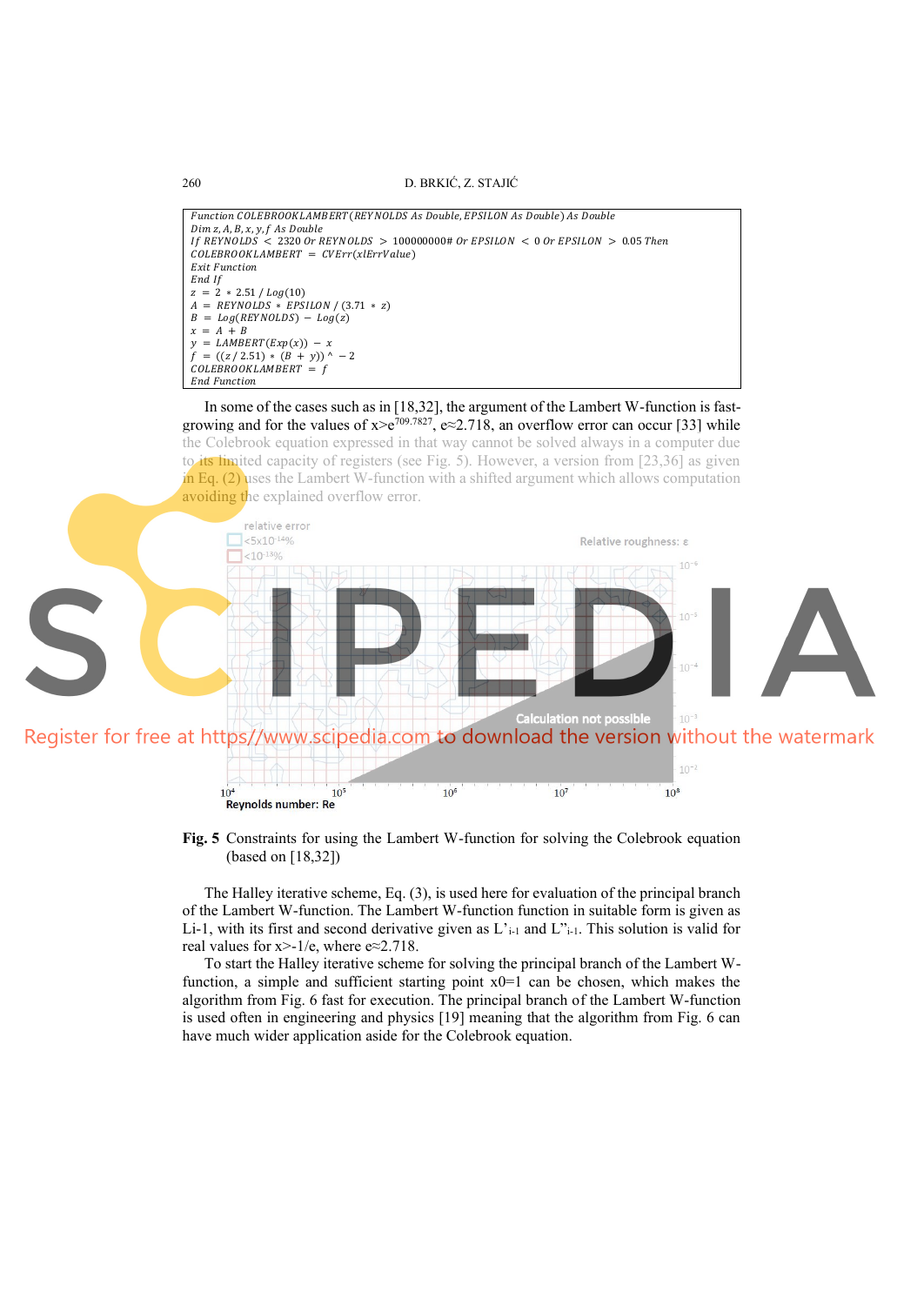

### **3.2. Explicit Approximations of the Colebrook Equation**

Explicit approximations of the Colebrook equation which introduce a maximal relative error less than 0.1% are given in Table 1. Four of them, Praks and Brkić based on symbolic regression and on the Wright ω-function [23], Serghides [29], Vatankhah [25] and Romeo et al. [28], introduce a relative error of less than 0.01% and can be classified as extremely accurate, while those five, Buzzelli [27], Praks and Brkić based on series expansion of the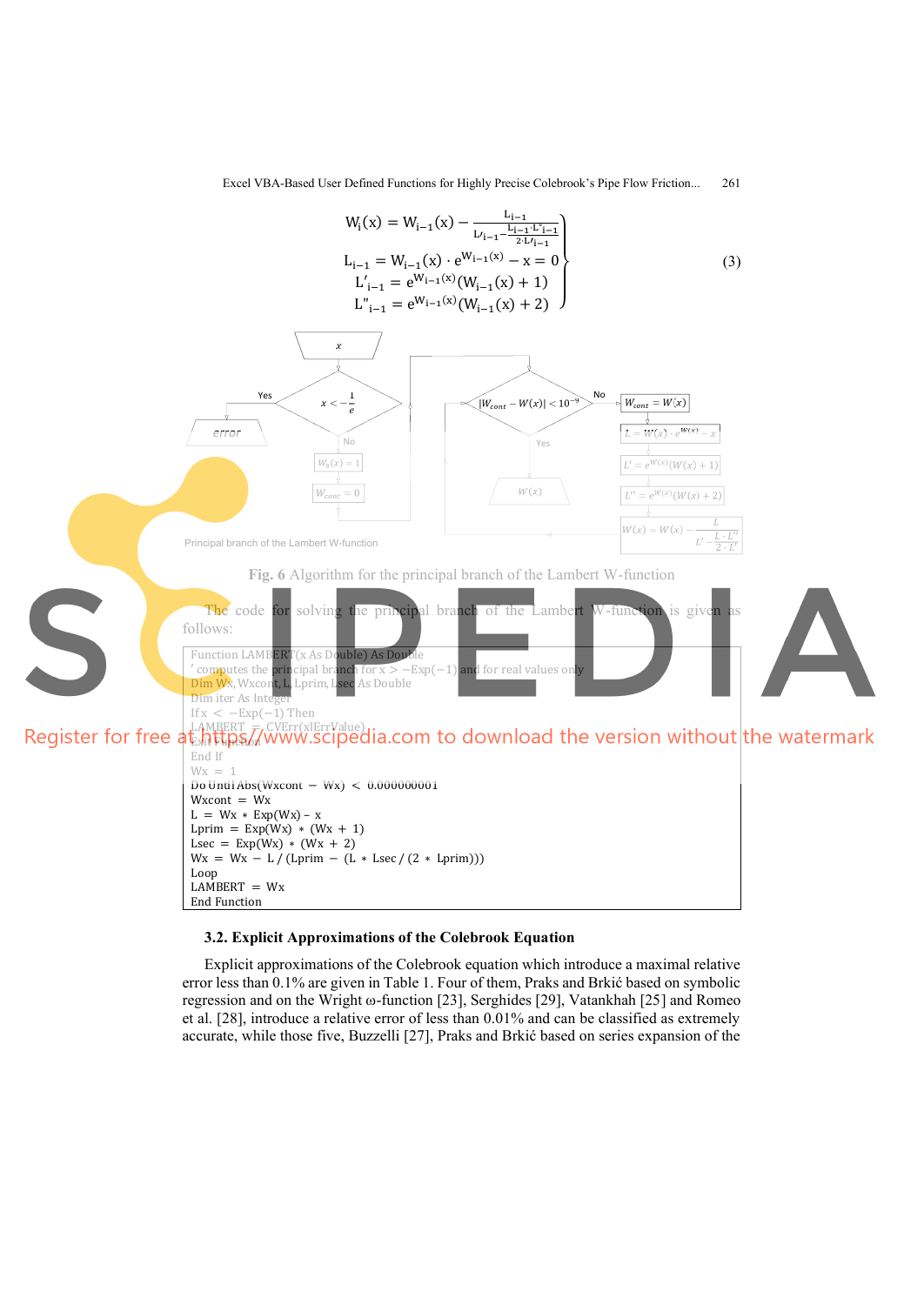Wright ω-function [23], Offor and Alabi [26], Shacham [30] and Lamri [24], with the maximal relative error between 0.01% and 0.1% can be classified as very accurate approximations.

Algorithms and VBA codes are given here only for extremely accurate approximations while coding of the further approximations is not shown [44].

## *3.2.1. Praks and Brkić approximation based on the Wright ω-function and symbolic regression*

Praks and Brkić approximation [23], given in Eq. (4) with the algorithm in Fig. 7, is based on the Wright ω-function and on symbolic regression. The Wright ω-function is a cognate of the Lambert W-function where W(ex)-x= $\omega(x)$ -x, which is used to eliminate fastgrowing term ex from calculation. The shown approximation y of  $\omega(x)$ -x is very accurate within the domain valid for the Colebrook equation, i.e., between  $7.51 \times x \times 619$  (symbolic regression is used to approximate  $\omega(x)$ -x in this domain).



Praks and Brkić (symbolic regression) - Eq. (4)

**Fig. 7** Algorithm for the Praks-Brkić (symbolic regression) approximation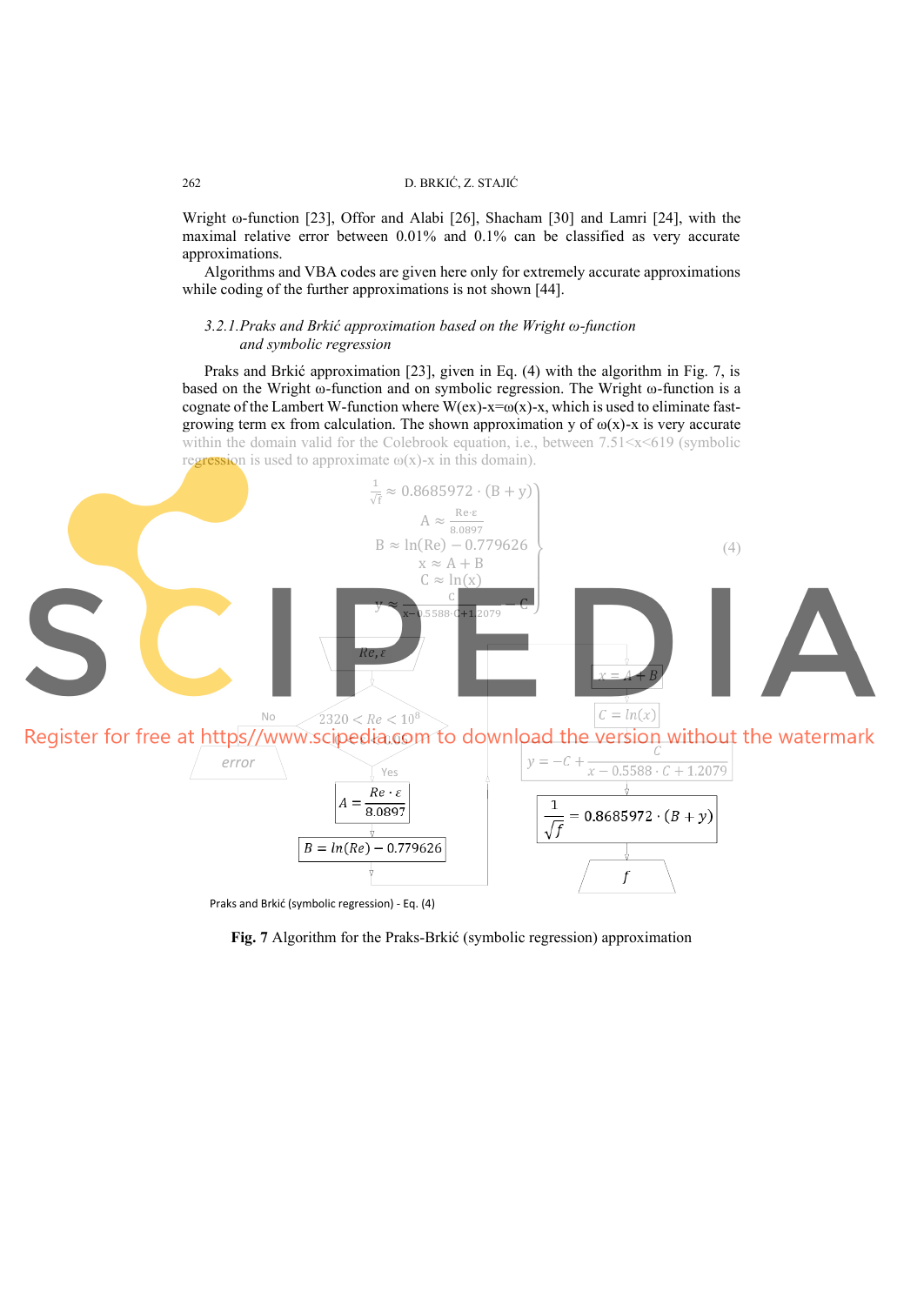The VBA code based on algorithm from Fig. 7 is given as:

```
Function PRAKSBRKIC(REYNOLDS As Double, EPSILON As Double) As Double
Dim A, B, x, c, y, f As Double
If REYNOLDS < 2320 Or REYNOLDS > 100000000# Or EPSILON < 0 Or EPSILON > 0.05 Then
PRAKSBRKIC = CVErr(xlErrValue)
Exit Function
End If
A = REYNOLDS * EPSILON / 8.0897
B = Log(REYNOLDS) - 0.779626x = A + BC = Log(x)y = C/(x - 0.5588 \times C + 1.2079) - Cf = (0.8685972 * (B + y))^{\wedge} - 2PRAKSBRKIC = fEnd Function
```
### *3.2.2. Serghides approximation*

The Serghides approximation [29] is based on Steffensen iterative scheme [4], and the shown version, Eq. (5) is improved by genetic algorithms [35,45,46]. It is given in Eq. (5), with related algorithm in Fig. 8.

$$
\frac{1}{\sqrt{t}} \approx A - \frac{(B-A)^2}{C-2 \cdot B+A}
$$
  
\n
$$
A \approx -0.8686 \cdot \ln \left( \frac{\varepsilon}{3.71} + \frac{12.585}{\text{Re}} \right)
$$
  
\n
$$
B \approx -0.8686 \cdot \ln \left( \frac{\varepsilon}{3.71} + \frac{2.51 \cdot A}{\text{Re}} \right)
$$
  
\n
$$
C \approx -0.8686 \cdot \ln \left( \frac{\varepsilon}{3.71} + \frac{2.51 \cdot B}{\text{Re}} \right)
$$
 (5)



Serghides - Eq. (5)

**Fig. 8** Algorithm for the Serghides approximation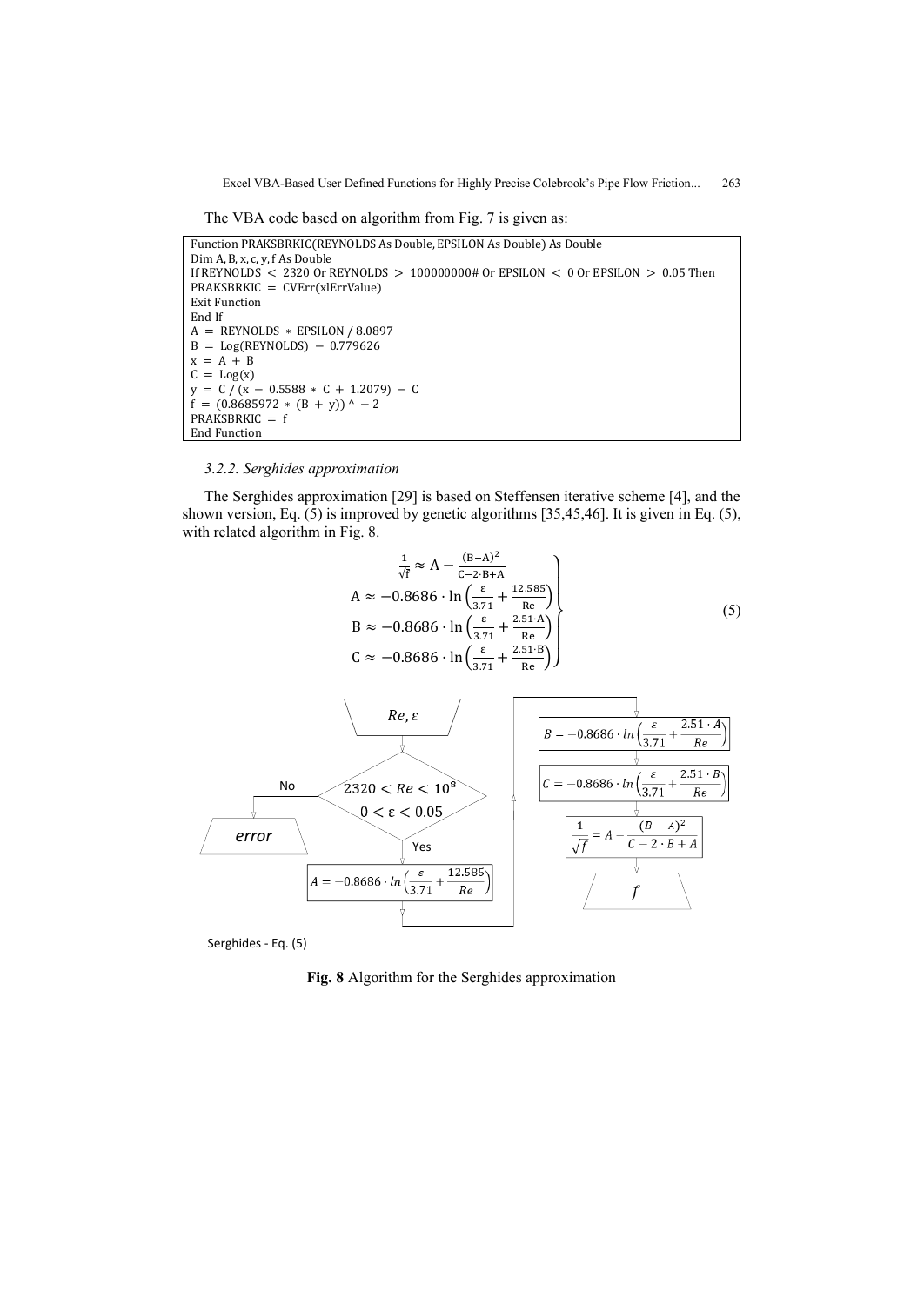The VBA code based on algorithm from Fig. 8 is given as:

```
Function SERGHIDES(REYNOLDS As Double, EPSILON As Double) As Double
Dim A, B, C, f, ln\ As\ DoubleIf REYNOLDS < 2320 Or REYNOLDS > 100000000# Or EPSILON < 0 Or EPSILON > 0.05 Then
SERGHIDES = CVErr(xIErrValue)Exit Function
End If
ln = 2 / Log(10)A = -\ln * Log(EPSILON / 3.71 + 12.585 / REVNOLDS)B = -ln * Log(EPSILON / 3.71 + 2.51 * A/REYNOLDS)C = -\ln * Log(EPSILON / 3.71 + 2.51 * B / REYNOLDS)f = A - (B - A)^{ \wedge } 2 / (C - 2 * B + A)f = f^{\wedge} - 2SERGHIDES = fEnd Function
```
# *3.2.3. Vatankhah approximation*

The Vatankhah approximation [25] is given in Eq. (6) with the related algorithm in Fig. 9 (few versions of this approximation are available in [25], where for one of those approximations, Brkić and Praks [36] estimate its maximal relative error of no more than 0.0028%). This approximation is related to [47,48].



**Fig. 9** Algorithm for the Vatankhah approximation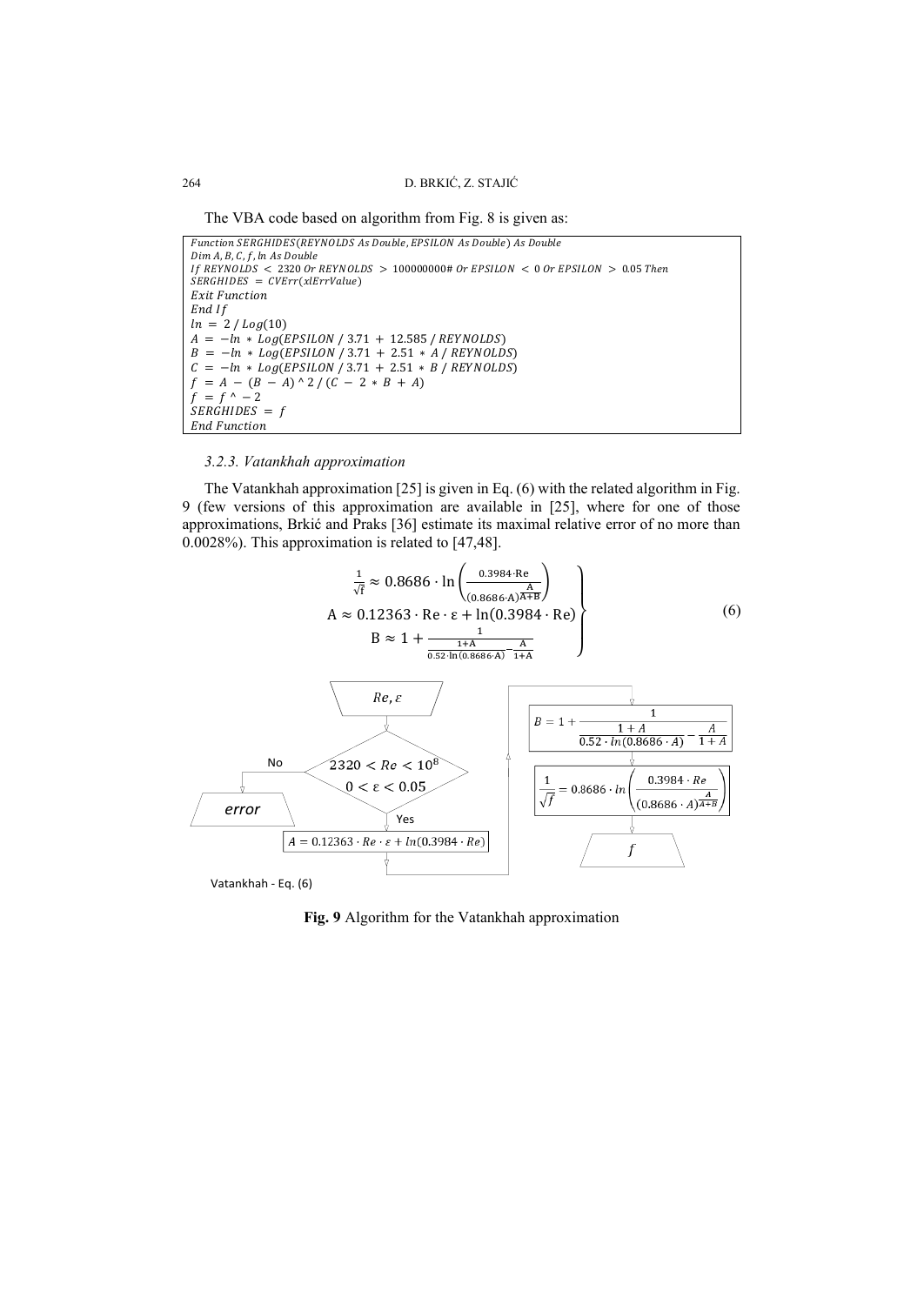The VBA code based on algorithm from Fig. 9 is given as:

Function VATANKHAH (REYNOLDS As Double, EPSILON As Double) As Double Dim A, B, f, ln As Double If REYNOLDS  $\langle$  2320 Or REYNOLDS  $> 100000000#$  Or EPSILON  $\langle$  0 Or EPSILON  $> 0.05$  Then  $VATANKHAH = CVErr(xIErrValue)$ Exit Function End If  $ln = 2 / Log(10)$  $A = 0.12363 * REYNOLDS * EPSILON + Log(0.3984 * REYNOLDS)$  $B = ((1 + A)/(0.52 * Log(ln * A))) - (A/(1 + A))$  $B = 1 + (1 / B)$  $f = ln * log(0.3984 * REVNOLDS / ((ln * A)^(A / (A + B))))$  $f = f^{\wedge} - 2$  $VATÁNKHAH = f$ End Function

#### *3.2.4. Romeo et al. approximation*

The Romeo et al. approximation [28] is given in Eq. (7) with the related algorithm in Fig. 10. Eq. (7) is improved by genetic algorithms [35,45,46].



Romeo et al. - Eq. (7)

**Fig. 10** Algorithm for the Romeo et al. approximation

The VBA code based on algorithm from Fig. 10 is given as:

```
Function ROMEO(REYNOLDS As Double, EPSILON As Double) As Double
```

```
Dim A, B , f , ln As Double
If REYNOLDS < 2320 Or REYNOLDS > 100000000# Or EPSILON < 0.05 Then
ROMEO = CVErr(xlErrValue)Exit Function
End If<br>\ln = 1 / Log(10)ln = 1 / Log(10)A = ln * Log((EPSILON / 7.646) ^ 0.9685 + (4.9755 / (206.2975 + KEYNOLDS)) ^ 0.8759)B = \ln * Log((EPSILON / 3.8597) - (4.795 * A / REVNOLDS))f = -2 * ln * Log((EPSILON / 3.7106) - 5 * B / REVNOLDS)f = f^{\wedge} - 2ROMEO = fEnd Function
```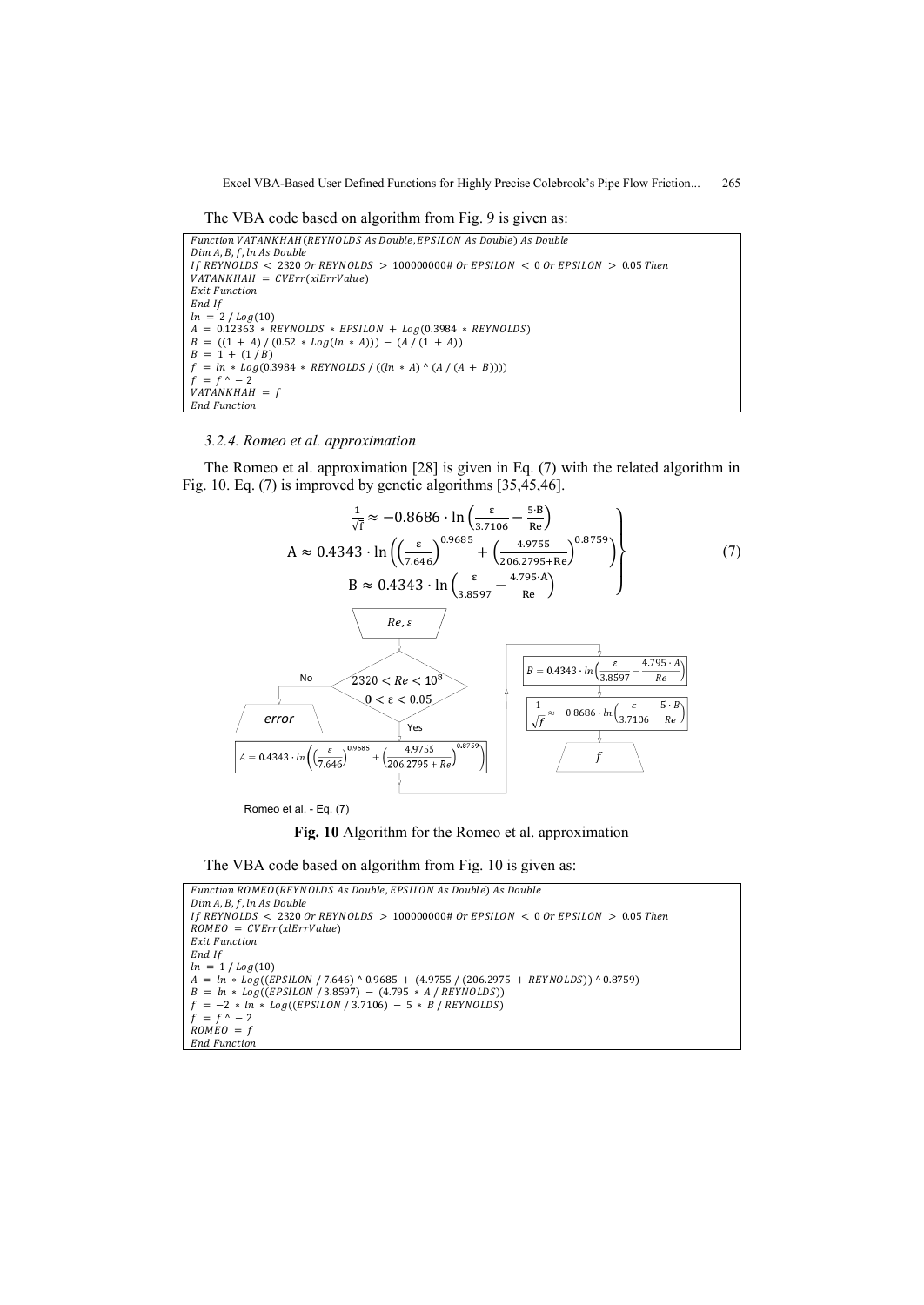# *3.2.5. Buzzelli approximation*

The Buzzelli approximation [27] is given in Eq. (8).

$$
\frac{1}{\sqrt{f}} \approx A - \left( \frac{A + 0.8686 \cdot \ln\left(\frac{B}{Re}\right)}{1 + \frac{2.1018}{B}} \right)
$$
\n
$$
A \approx \frac{0.7314 \cdot \ln(Re) - 1.3163}{1.0025 + 1.2435 \cdot \sqrt{E}}
$$
\n
$$
B \approx \frac{\varepsilon}{3.71} \cdot Re + 2.51 \cdot A
$$
\n(8)

# *3.2.6. Praks and Brkić approximation based on the Wright ω-function and series expansion*

The Praks and Brkić approximation [23] are based on the Wright ω-function and on its series expansion. It is given in Eq. (9).

$$
\frac{1}{\sqrt{f}} \approx 0.8686 \cdot (B + y)
$$
\n
$$
A \approx \frac{Re \cdot \varepsilon}{8.0897}
$$
\n
$$
B \approx \ln(Re) - 0.779626
$$
\n
$$
x \approx A + B
$$
\n
$$
C \approx \ln(x)
$$
\n
$$
\approx C \cdot \left(\frac{1}{x-1} + \frac{C-2}{2 \cdot x^2}\right) - 0.0014
$$
\n(9)

# *3.2.7. Offor and Alabi approximation*

The Offor and Alabi approximation [26] is given in Eq. (10).

 $\mathbf{y}$ 

$$
\frac{1}{\sqrt{f}} \approx -0.8686 \cdot \ln\left(\frac{\varepsilon}{3.71} - \frac{1.975 \cdot A}{Re}\right)
$$
\n
$$
A \approx \ln\left(\left(\frac{\varepsilon}{3.93}\right)^{1.092} + \frac{7.627}{Re + 395.9}\right)
$$
\n(10)

## *3.2.8. Shacham approximation*

The Shacham approximation [30] is given in Eq. (11) and is known also as Zigrang and Sylvester approximation [49].

$$
\frac{1}{\sqrt{f}} \approx -08691 \cdot \ln \left( \frac{\varepsilon}{3.7027} + \frac{5.0605 \cdot B}{Re} \right)
$$
  
\n
$$
A \approx 0.4343 \cdot \ln \left( \frac{\varepsilon}{3.7027} + \frac{12.543}{Re} \right)
$$
  
\n
$$
B \approx 0.4343 \cdot \ln \left( \frac{\varepsilon}{3.7027} + \frac{5.0605 \cdot A}{Re} \right)
$$
\n(11)

# *3.2.9. Lamri approximation*

The Lamri approximation [24] is given in Eq. (12).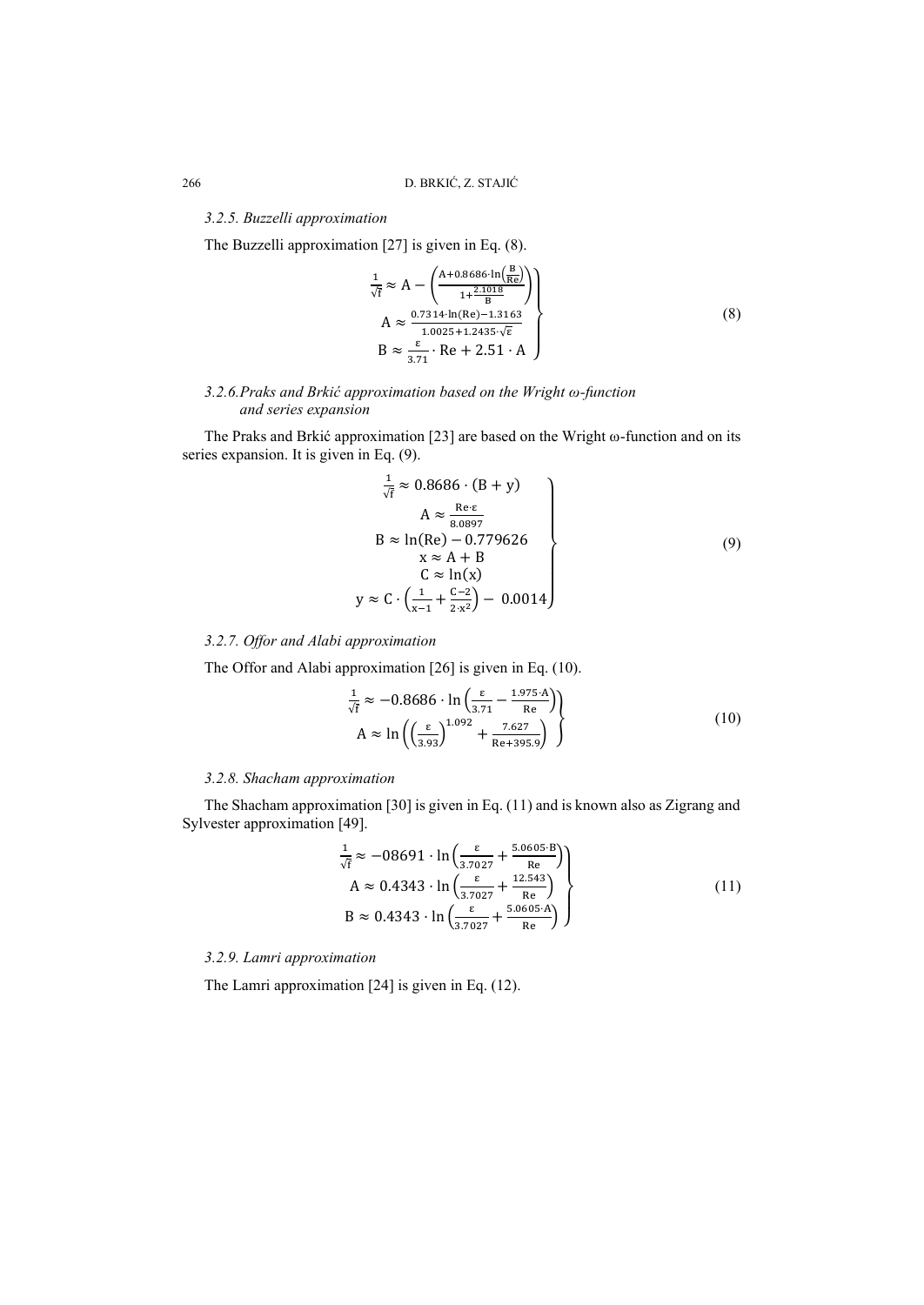$$
\frac{1}{\sqrt{f}} \approx A + 0.8686 \cdot \left(\frac{0.8686}{B} - 1\right) \cdot \ln(B)
$$
\n
$$
A \approx 0.8686 \cdot \ln\left(\frac{Re}{2.51}\right)
$$
\n
$$
B \approx A + \frac{Re \cdot \varepsilon}{9.3125}
$$
\n(12)

#### 4. CONCLUSIONS

Nine explicit approximations of the Colebrook equation are examined in this review paper. They are divided in two groups: 1) Extremely accurate approximations with the relative error of no more than 0.01% and 2) Very accurate approximations with the relative error between 0.01% and 0.1%. The most complex approximation is executed using the here presented VBA-Excel code only 2.06 times slower compared with the code for the simplest approximation of nine presented in this review paper. Therefore, using balance between the smallest relative error and the speed of execution in computers as a criterion for choosing the appropriate approximation for use in large computing simulations, the Praks and Brkić approximation [23] based on the Wright ω-function and on symbolic regression, given in this review paper in Eq. (4), is the most suitable and can be recommended for use. Almost equally suitable are approximations by Serghides [29], Vatankhah [25], and Romeo et al. [28].

UDFs written in the VBA, a common programming language for MS Excel spreadsheet solver prepared for the presented approximations to the Colebrook equation are suitable for use of those engineers who use spreadsheet solvers in their everyday work. Also, the shown UDF for the principal branch of the Lambert W-function [50] can find much wider use in engineering than those for solving of the Colebrook equation.

**Acknowledgement**: *The authors acknowledge a support from the Technology Agency of the Czech Republic through the project CEET –"Center of Energy and Environmental Technologies" TK03020027 and the Ministry of Education, Science, and Technological Development of the Republic of Serbia.* 

#### **REFERENCES**

- 1. Colebrook, C.F., 1939, *Turbulent flow in pipes, with particular reference to the transition region between the smooth and rough pipe laws*, Journal of the Institution of Civil Engineers, 11(4), pp. 133-156.
- 2. Colebrook, C.F., White, C.M., 1937, *Experiments with fluid friction in roughened pipes*, Proceedings of the Royal Society of London. Series A-Mathematical and Physical Sciences, 161(906), pp. 367-381.
- 3. Moody, L., 1944, *Friction factors for pipe flow*, Transactions of the A.S.M.E., 66(8), pp. 671–684.
- 4. Praks, P., Brkić, D., 2018, *Choosing the optimal multi-point iterative method for the Colebrook flow friction equation*, Processes, 6(8), 130.
- 5. Praks, P., Brkić, D., 2018, *Advanced iterative procedures for solving the implicit Colebrook equation for fluid flow friction*, Advances in Civil Engineering, 2018, 5451034.
- 6. Pimenta, B.D., Robaina, A.D., Peiter, M.X., Mezzomo, W., Kirchner, J.H., Ben, L.H., 2018, *Performance of explicit approximations of the coefficient of head loss for pressurized conduits*, Revista Brasileira de Engenharia Agrícola e Ambiental, 22(5), pp. 301-307.
- 7. Winning, H.K., Coole, T., 2013, *Explicit friction factor accuracy and computational efficiency for turbulent flow in pipes*, Flow, Turbulence and Combustion, 90(1), pp. 1-27.
- 8. Brkić, D., 2012, *Determining friction factors in turbulent pipe flow*, Chemical Engineering (New York), 119, pp. 34-39.
- 9. Brkić, D., 2011, *Review of explicit approximations to the Colebrook relation for flow friction*, Journal of Petroleum Science and Engineering, 77(1), pp. 34-48.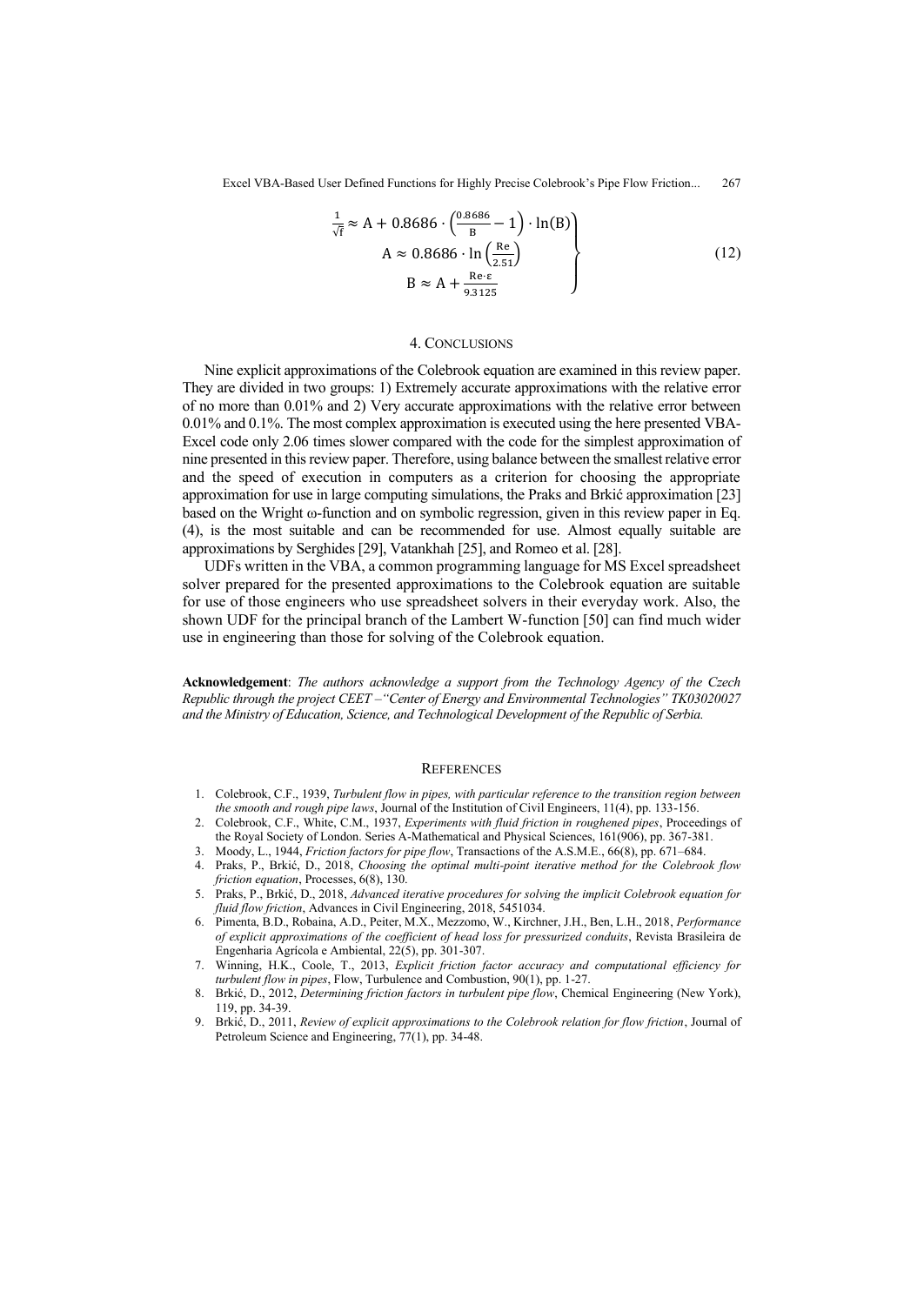#### 268 D. BRKIĆ, Z. STAJIĆ

- 10. Zigrang, D.J., Sylvester, N.D., 1985, *A review of explicit friction factor equations*, Journal of Energy Resources Technology, 107(2), pp. 280-283.
- 11. Gregory, G.A., Fogarasi, M., 1985, *Alternate to standard friction factor equation*, Oil & Gas Journal, 83(13), pp. 120-127.
- 12. Zeyu, Z., Junrui, C., Zhanbin, L., Zengguang, X., Peng, L., 2020, *Approximations of the Darcy–Weisbach friction factor in a vertical pipe with full flow regime*, Water Supply, 20(4), pp. 1321-1333.
- 13. Niazkar, M., Eryılmaz Türkkan, G., 2021, *Application of third-order schemes to improve the convergence of the Hardy Cross method in pipe network analysis*, Advances in Mathematical Physics, 2021, 6692067.
- 14. Praks, P., Brkić, D., 2020, *Suitability for coding of the Colebrook's flow friction relation expressed through the Wright ω-function*, Reports in Mechanical Engineering, 1(1), pp. 174-179.
- 15. Brkić, D., 2012, *Lambert W function in hydraulic problems*, Mathematica Balkanica (New Series), 26(3- 4), pp. 285-292.
- 16. Viccione, G., Tibullo, V., 2012, *An effective approach for designing circular pipes with the Colebrook-White formula*, American Institute of Physics Conference Proceedings, 1479(1), pp. 205-208.
- 17. Brkić, D., 2011, *W solutions of the CW equation for flow friction*, Applied Mathematics Letters, 24(8), pp. 1379-1383.
- 18. Keady, G., 1998, *Colebrook-White formula for pipe flows*, Journal of Hydraulic Engineering, 124(1), pp. 96-97.
- 19. Hayes, B., 2005, *Why W?* American Scientist, 93(2), pp. 104-108.
- 20. Corless, R.M., Gonnet, G.H., Hare, D.E., Jeffrey, D.J., Knuth, D.E., 1996, *On the LambertW function*. Advances in Computational mathematics, 5(1), pp. 329-359.
- 21. Alfaro-Guerra, M., Guerra-Rojas, R., Olivares-Gallardo, A., 2020. *Evaluación de la profundidad de recursión de la solución analítica de la ecuación de Colebrook-White en la exactitud de la predicción del factor de fricción*, Ingeniería, Investigación y Tecnología, 21(4), Epub 20-Nov-2020.
- 22. Brkić, D., 2017, *Solution of the implicit Colebrook equation for flow friction using Excel*, Spreadsheets in Education, 10(2). 4663.
- 23. Praks, P., Brkić, D., 2020, *Review of new flow friction equations: Constructing Colebrook explicit correlations accurately,* Revista Internacional de Métodos Numéricos para Cálculo y Diseño en Ingeniería, 36(3), 41.
- 24. Lamri, A.A., 2020, *Discussion of "Approximate analytical solutions for the Colebrook equation",* Journal of Hydraulic Engineering, 146(2), 07019012.
- 25. Vatankhah, A.R., 2018, *Approximate analytical solutions for the Colebrook equation*, Journal of Hydraulic Engineering, 144(5), 06018007.
- 26. Offor, U.H., Alabi, S.B., 2016, *An accurate and computationally efficient explicit friction factor model*, Advances in Chemical Engineering and Science, 6(3), pp. 237-245.
- 27. Buzzelli, D., 2008, *Calculating friction in one step*, Machine Design 80(12), pp. 54–55.
- 28. Romeo, E., Royo, C., Monzón, A., 2002, *Improved explicit equations for estimation of the friction factor in rough and smooth pipes*, Chemical Engineering Journal, 86(3), pp. 369-374.
- 29. Serghides, T.K., 1984, *Estimate friction factor accurately*, Chemical Engineering (New York), 91(5), pp. 63–64.
- 30. Schorle, B.J., Churchill, S.W., Shacham, M., 1980, *Comments on: "An explicit equation for friction factor in pipe"*, Industrial & Engineering Chemistry Fundamentals, 19(2), pp. 228-230.
- 31. Gross, C.J., Campbell, J., Becker, A.J., Russo, C.V. Microsoft Technology Licensing LLC, 2020, *Automatically creating lambda functions in spreadsheet applications*, U.S. Patent Appl. 16/024,580.
- 32. Sonnad, J.R., Goudar, C.T., 2004, *Constraints for using Lambert W function-based explicit Colebrook– White equation*, Journal of Hydraulic Engineering, 130(9), pp. 929-931.
- 33. Brkić, D., 2012, *Comparison of the Lambert W‐function based solutions to the Colebrook equation*, Engineering Computations, 29(6), pp. 617–630.
- 34. Barry, D.A., Parlange, J.Y., Li, L., Prommer, H., Cunningham, C.J., Stagnitti, F., 2000, *Analytical approximations for real values of the Lambert W-function*, Mathematics and Computers in Simulation, 53(1-2), pp. 95-103.
- 35. Brkić, D., Ćojbašić, Ž., 2017, *Evolutionary optimization of Colebrook's turbulent flow friction approximations*, Fluids, 2(2), 15.
- 36. Brkić, D., Praks, P., 2019, *Accurate and efficient explicit approximations of the Colebrook flow friction equation based on the Wright ω-function*. Mathematics, 7(1), 34.
- 37. Olivares, A., Guerra, R., Alfaro, M., Notte-Cuello, E., Puentes, L., 2019, *Evaluación experimental de correlaciones para el cálculo del factor de fricción para flujo turbulento en tuberías cilíndricas*, Revista Internacional de Métodos Numéricos para Cálculo y Diseño en Ingeniería, 35(1), 15.